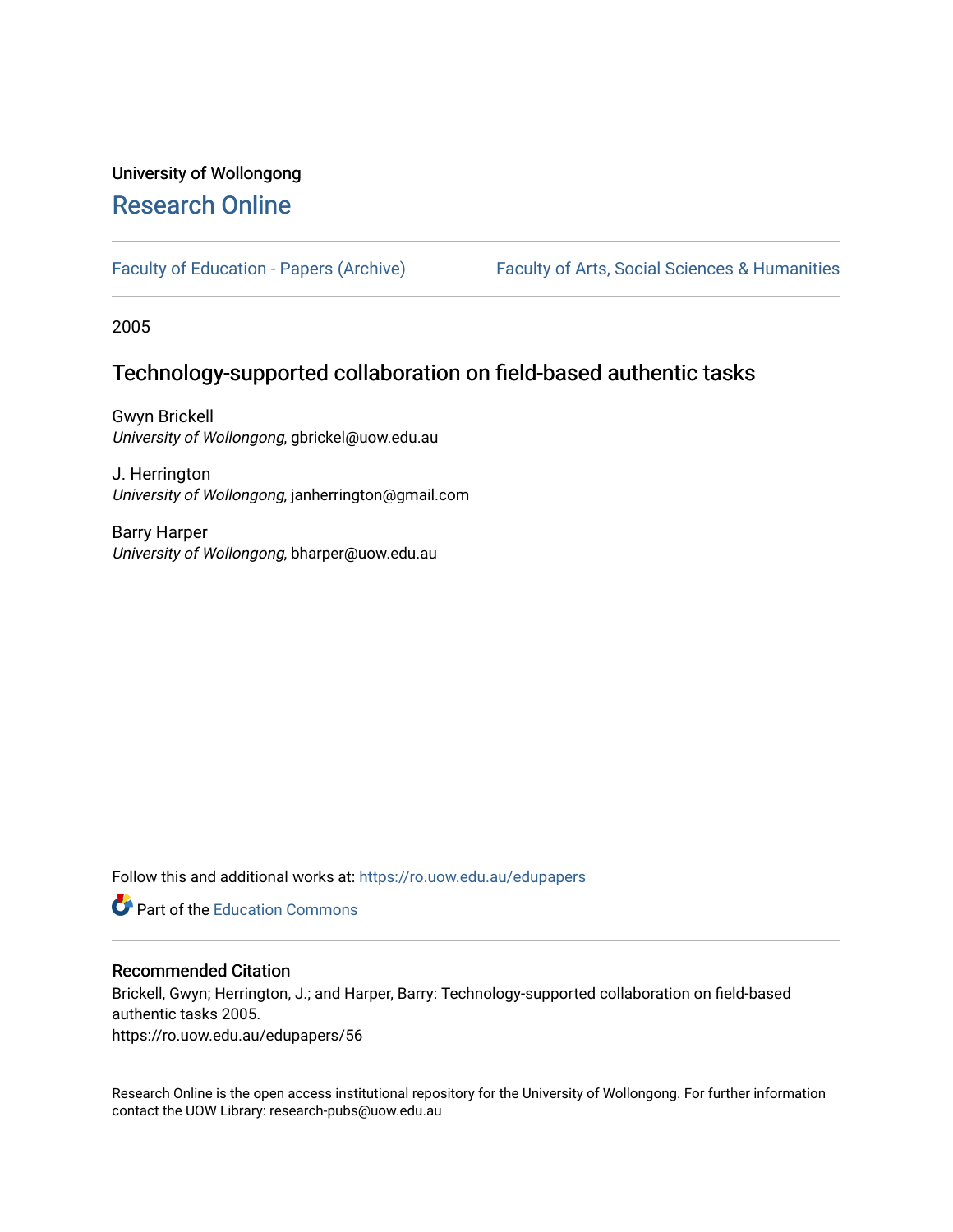## **Technology-supported collaboration on field-based authentic tasks**

Gwyn Brickell, Jan Herrington and Barry Harper

Research in Interactive Learning Environments (RILE) Faculty of Education University of Wollongong, Australia

Email contact: gbrickel@uow.edu.au

**Abstract:** The traditional 'work-sheet' approach has long been a favoured method for the conduct of field trips and excursions for school students. Such an approach fails to capitalise on constructivist theory and more specifically, collaborative learning, which holds rich potential to engage students and enhance learning on excursions. This paper describes a new approach to school excursions where learners are challenged in multiple learning contexts in a School Excursion Education Program at Sydney Olympic Park. The Park has a wealth of opportunities for the examination of a range of issues other than Olympic sport, such as natural environments, endangered species, pollution and toxic waste disposal, Aboriginal significance, sustainable housing, and design and technology in the built environment. In this project, a technology -based learning environment was developed for an excursion program for schools based on constructivist philosophy and collaborative and situated learning theory.

#### **Introduction**

Fie ld trips and excursions, while traditionally hands-on and active by their very nature, have not always been quick to adapt to more constructivist approaches. One could argue that they continue to use a traditional 'work-sheet' approach, where complex tasks are typically broken down into more simple and straightforward steps, which students complete individually. Students often finish these tasks without ever having to make choices, and without full understanding of the meaning of the tasks. Such an approach fails to capitalize on the rich opportunities offered by field trips, and fails to acknowledge the benefits to be gained from more collaborative, engaging tasks.

This paper outlines a substantially different approach to field excursions for high school students. It describes the design of a prototype online 'learner challenge' involving an excursion to Sydney Olympic Park that is based on a constructivist approach, emphasizing learner collaboration (Crook, 1994). The Parklands at Sydney Olympic Park, while probably best known in recent times as the location of the Sydney Olympic Games in 2000, have a rich and diverse history. The site covers over 400 hectares and consists of a unique mix of natural and made environments including: pristine woodlands, salt marshes and wetlands that play host to a diversity of flora and fauna in close proximity to reclaimed industrial sites and a naval depot, a modern sporting complex and housing and industrial estates. The Parklands are also a place of Aboriginal significance and historic importance. The Sydney Olympic Park Authority (SOPA) is responsible for promoting the historic, scientific, cultural, and educational value of the Parklands. In promoting the educational value of the Parklands, SOPA has embarked upon the development of an innovative School Excursion Education Project (SEEP) creating a unique and imaginative program that has the potential to set new standards in the use of information and communication technologies in learning.

In the past, school visits to the Sydney Olympic Park have followed a conventional excursion model. Teachers wishing to take students to the park would have a choice of pre -determined excursion themes, from which they would choose one, and information on the activities and venue would be forwarded to the school. Variations to the excursion activities could be negotiated to suit individual school requirements. Arrangements would be made to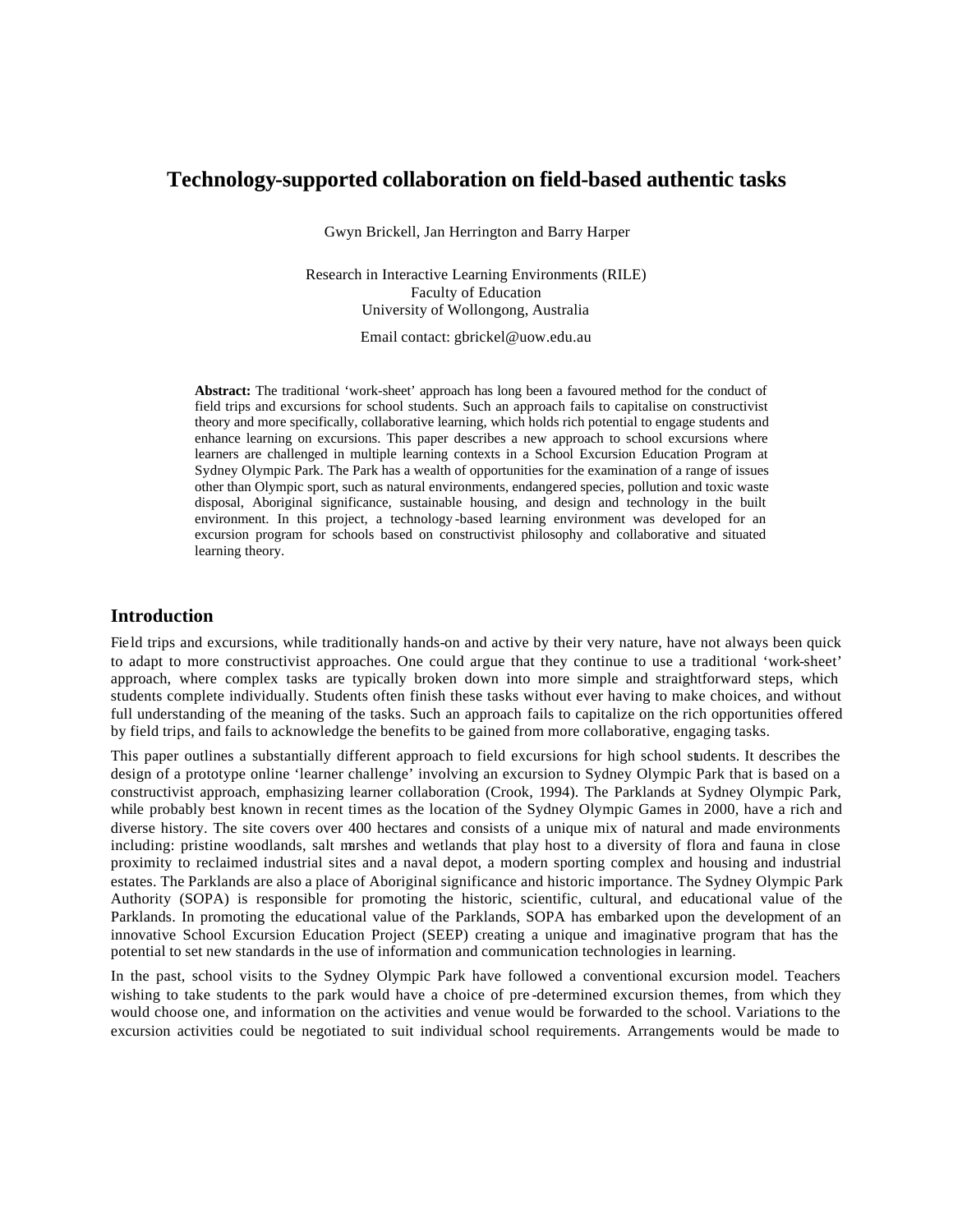transport students to the park, and the students would generally have minimal preparation for the tasks they were to perform while at the park, and little follow up later on their understanding of the events that occurred during the day.

#### **An alternative approach to excursions**

The new excursion program (described in more detail in Brickell, Lockyer, Herrington, Brown,Harper, 2004) adopts a more radical approach, underpinned by recent learning theory and research. It actively draws on principles of situated and authentic learning to embed investigation of the natural and built environment at the park into realistic problem solving tasks that specifically address curriculum outcomes for the NSW schooling system. It draws on the broad base of research on computer supported collaborative learning to engage students in sustained challenges with their peers, at the small group, school and school visitors level. Rather than see the excursion as a one-off, isolated event, the new approach is to situate the on-site events within the context of a comprehensive pre- and post-visit program. It establishes links between classroom-based and non-classroom based learning and information and communications technologies. New technology has been specifically designed for the excursion site in the form of computer terminals installed at a range of locations (named *pods*).

Students, with computer access through a collaborative-group-issued smart card, are able to integrate direct observation and experience in this unique physical world with resources held electronically in responding to their learning challenge. Students participating in the excursion program will explore and interrogate targeted databases of learning activities that will support a range of syllabus requirements. In groups, the students will work on a single complex and sustained challenge through related activities in the class, at home, and through a critically timed visit to Sydney Olympic Park. They will engage in work on the web, in class, in the field and in technology pods with an emphasis on student-centred, task driven, collaborative activities that will require them to explore data and information, construct and test hypotheses where appropriate, and present conclusions and solutions in the form of a range of artefacts.

The concept of a *learner challenge* has been developed to present a single complex and sustained task for each excursion. The task takes the form of a realistic problem that could not be completed within the timeframe typically given to excursion activities. Pre- and post-excursion tasks are necessary to prepare for the excursion and to follow up with the creation of an artefact or product, which represents both the collaborative group understanding of the challenge solution and the individual understanding. Learners, in collaborative groups, accept a challenge and are scaffolded in the initial investigation process before choosing a theme for the research question. Learner groups then develop a research plan through a series of learner tasks, then visit the site for a series of excursion activities before developing their solution/artefact to represent their constructed knowledge as a post excursion activity.

#### **Theoretical foundations of the program**

The new excursion program has been designed within a constructivist philosophy, drawing more specifically on situated learning theory and incorporating collaborative learning underpinnings. Technology-supported problem solving embodies many of these elements through emphasis on solving problems in authentic contexts that enhance the development of higher-order thinking skills.

In keeping with this approach, the concept of computer supported collaborative learning (CSCL), drawing specifically on Vygotsky's sociocultural theory of learning, can support the design of learner collaborative tasks. Learner opportunities for clarification of common understandings, shared work activities and collaboratively developed products/artefacts all scaffolded through cognitive support tools (Harper, Hedberg, Corderoy & Wright, 2000) can be effectively implemented through the affordances of web based environments. Collaboration, and the opportunity to collaboratively construct knowledge, are seen as important elements of a situated learning model. A situated learning environment supports the collaborative construction of knowledge (Brown, Collins & Duguid, 1989), but as Hooper (1992) has pointed out, simply placing students in groups will not necessarily result in collaboration. Similarly, group use of computers does not, guarantee collaboration. Katz and Lesgold (1993) point out that collaboration is more than cooperation: 'Cooperation ... involves a division of labour in achieving a task.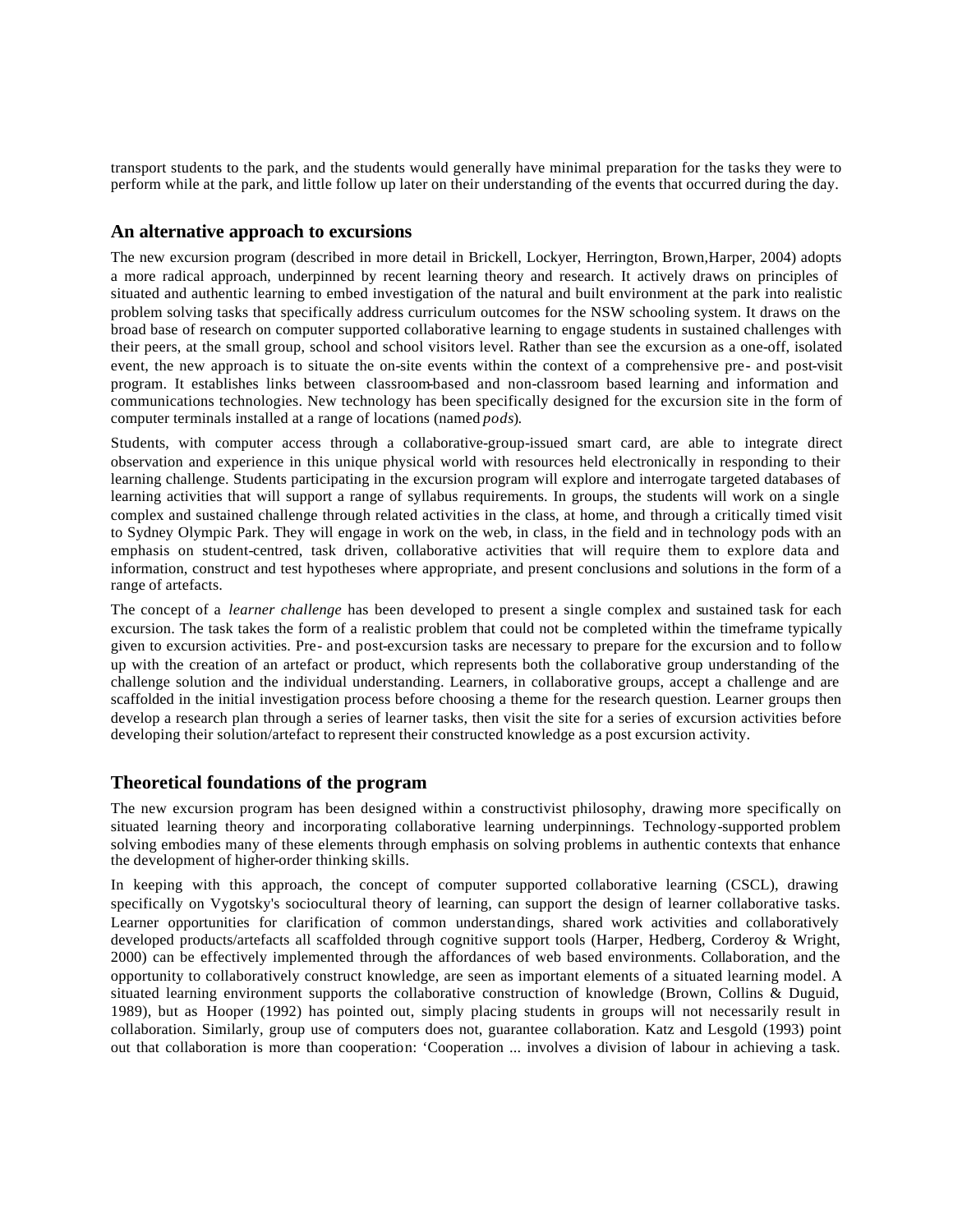Collaboration happens synchronously; cooperation is either synchronous or asynchronous' (p. 289). Roschelle and Behrend define collaboration as: 'the mutual engagement of participants in a coordinated effort to solve a problem together' (Roschelle & Behrend, 1993, cited in Katz & Lesgold, 1993, p. 289). Jonassen's (1995) discussion of collaboration also emphasizes learners' social roles in 'exploiting each other's skills while providing social support and modeling and observing the contributions of each member' (p. 60). Forman and Cazden take this definition even further by suggesting that true collaboration is not simply working together but also 'solving a problem or creating a product which could not have been completed independently' (Forman & Cazden, 1985, cited in Repman, Weller, & Lan, 1993, p. 286). Forman and Cazden have also noted that student discourse in solving collaborative problems has shown that students gain new cognitive strategies through peer collaboration by interpersonal discourse, yet as their understanding of a problem grows and the initial support, encouragement and guidance of peers offers additional confidence, learners can move to articulate their own argument and resolve conflict. The implications for design of the learning environment and learner scaffolding will be drawn from these theoretical considerations and research findings to develop cognitive tools to support learner collaboration at multiple levels.

In this context cognitive tools will be considered as tools that can assist learners to accomplish cognitive tasks. Such tools have been described in the literature by writers such as Pea (1985), who proposed the term *cognitive technologies* and Salomon, Perkins and Globerson (1991), who used the term *technologies of the mind*. Likewise, Jonassen (1996) described c*ognitive tools* as technologies that enhance the cognitive powers of human beings during thinking, problem solving and learning and has used to term *mindtools*. Lajoie (1993) has proposed that such tools can be classified according to the function they serve. She has proposed that cognitive tools can assist learners when they support cognitive processes, such as, memory and metacognitive processes, share the cognitive load by providing support for lower level cognitive skills so that (cognitive) resources are left over for higher order thinking skills, allow the learner to engage in cognitive activities that would be out of reach otherwise, and allow learners to generate and test hypotheses in the context of problem solving (Lajoie, 1993, p. 261). Jonassen and Reeves (1996) proposed that cognitive tools are best used as reflection tools that amplify, extend, and even reorganize human mental powers, in order to help learners construct their own realities and complete challenging tasks. They summarized the foundations for cognitive tools research, as:

- Cognitive tools will have their greatest effectiveness when they are applied to constructivist learning environments.
- Cognitive tools empower learners to design their own representations of knowledge rather than absorbing knowledge representations preconceived by others.
- Cognitive tools can be used to support the deep reflective thinking that is necessary for meaningful learning.
- Ideally, tasks or problems for the application of cognitive tools should be situated in realistic contexts with results that are personally meaningful for learners. (Jonassen & Reeves 1996, p. 698)

If students are to create their own meanings and understandings of the phenomena they encounter in this environment, then tools that will enable them to present their findings are essential to this project. Within this overall underpinning framework a complex and realistic task is the central focus of both the excursion and other pre- and post-excursion activities. A generic problem solving approach—based on models proposed by Bransford and Stein (1992) and Jonassen (1997)—is used to focus students' efforts on the challenge and the development of possible solutions. The design guidelines and technologies used are customized for different purposes in each stage, as described below.

## **Pre-excursion tasks**

Pre-excursion tasks begin several weeks before the on-site visit to Sydney Olympic Park, and from the beginning, collaboration between students is used to analyze and assess the problem. Student engagement begins through the posing of an authentic sustained challenge (Figure 1), which sets the parameters for the scope of the investigation, without specifying step by step how the challenge should be resolved. It also provides brief information on the artefact or product that the students will prepare, and the context and nature of the presentation of their findings.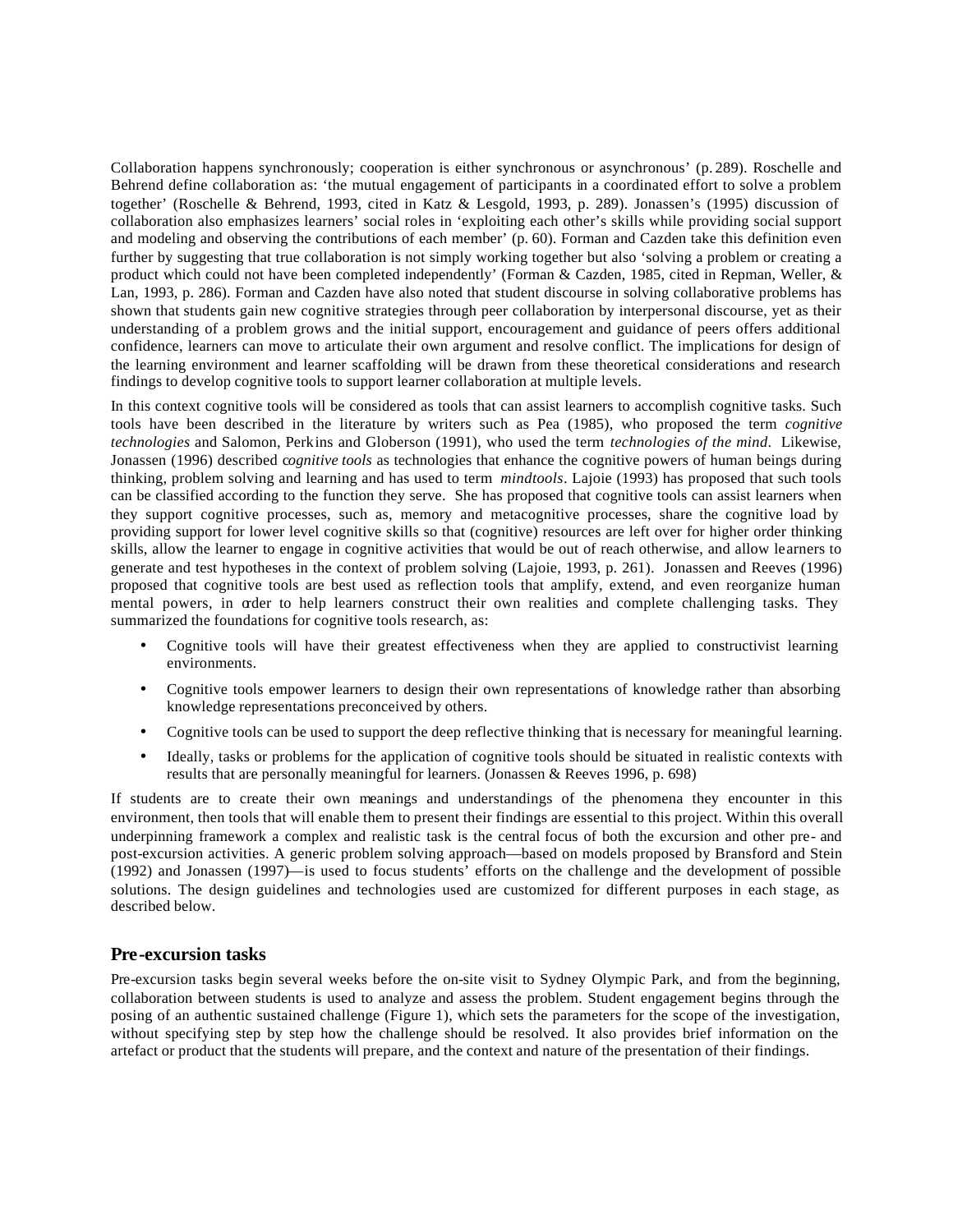In groups, students have the opportunity to investigate a range of online tasks prior to their on-site excursion to the Park. These tasks support the first steps in a research action plan, such as: exploring the scope of the problem, generating research questions, deciding on the data that will be required to answer the questions, and identifying data collection strategies. In completing these tasks, students have access to a variety of resources that present diverse viewpoints and interests, as well as expert opinion and comment. The students work collaboratively in groups with support from both their own teacher and with in-built scaffolding and prompts on the website. The processes that students typically utilize in this stage are brainstorming, problem definition and general background research, together with decision-making on the data that are required and how they will be collected.

Technology and tools are used extensively within the collaborative learning environment, and include access to the Sydney Olympic Park excursion website (documents, photographs, maps, video and audio resources, and GIS mapping technology), brainstorming tools such as concept map software/templates, and research tools such as web browsers and library resources.



Figure 1:- Setting an authentic challenge for learners as the first step in pre-excursion activities

Use of a Geographic Information System (GIS) is an example of a specific contributing task designed to build user understanding. Students have an opportunity to interrogate the infrastructure of wetland through visualizing, manipulating and analysing spatial representations to gain a better understanding of the problem-related theme under investigation. Geographic data is gathered and organized to support the investigation and students choose from a range of layers. Each layer represents a particular feature of the Narawang wetland at the Park and is linked to focus questions that help scaffold student inquiry (Figure 2). This tool is also available in both the on-site and post-visit phases of the Challenge.

Products from this pre-visit stage include the definition of the problem and research parameters, and the required data. A group space is provided on the website for storing the deliberations and products of each group and this information is accessible both at the site and through the school accessible web site.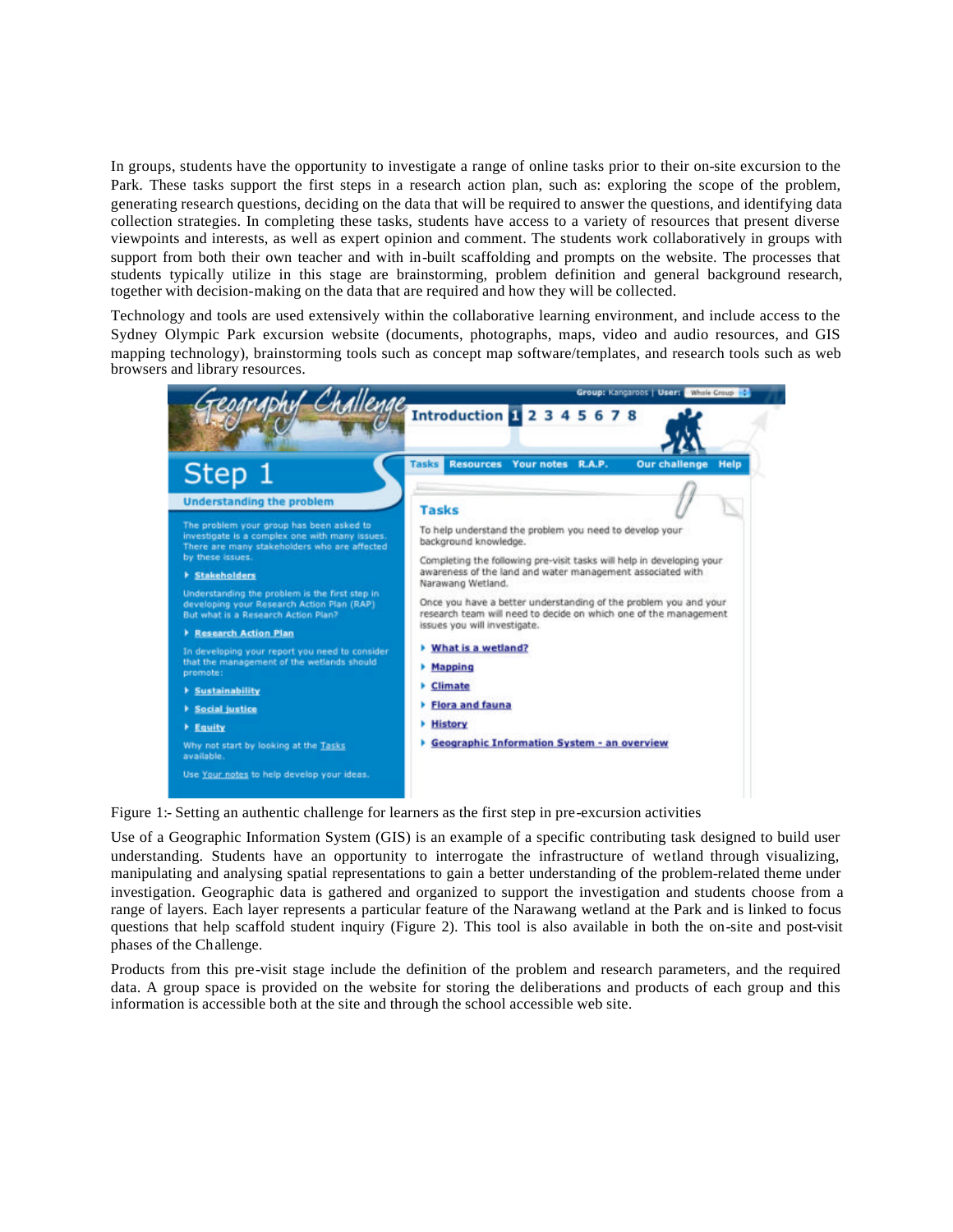#### **On-site activities**

On-site at Sydney Olympic Park, data is collected, through student engagement in a range of fieldwork activities, and stored in a retrievable form. Students rotate in their groups between data collection onsite and data inputting activities in the computer terminals in the pods. In this phase, additional theoretical principles apply that draw from literature and research on field trips, nature trails and excursions (e.g., Landis, 1996; Trust, 1991) and from theory relevant to learning from museums—informal or free-choice learning (Falk, 2004; Anderson & Lucas, 1997). Emphasis in this stage is on effective preparation through the use of advance organizers, efficient data collection strategies and effective use of tools and technology in the pods for data entry and initial analysis. Tools used for data collection include navigation aids such as maps and compasses, observation and measurement tools such as magnifying glasses, measuring tapes and thermometers, and recording tools such as data sheets, video and digital cameras. The activities at the site are designed for learners to explore their challenge further in the site setting, collect data in the field and analyze that data at the pods located at the site. In the pods, information is location specific and easy to read, as time is limited and data must be entered quickly and efficiently. Students are able to enter their own group data and compare their findings to other groups on the same day, as well as to historical data.



C Copyright Sydney Olympic Authority 2004 1 Terms and Conditions 1 Links | Privacy Policy

Figure 2:- A student task that makes use of a Geographic Information System to help students visualize, analyze and manipulate spatial representations of the Narawang Wetland.

Learners enter the data they have collected then explore and analyze it, reflecting on their understanding in relation to the learner challenge. In this analysis, they are given two levels of scaffolding which they can choose to use. At the first level, students are given a collaborative workspace to explore their understanding of their data (and how it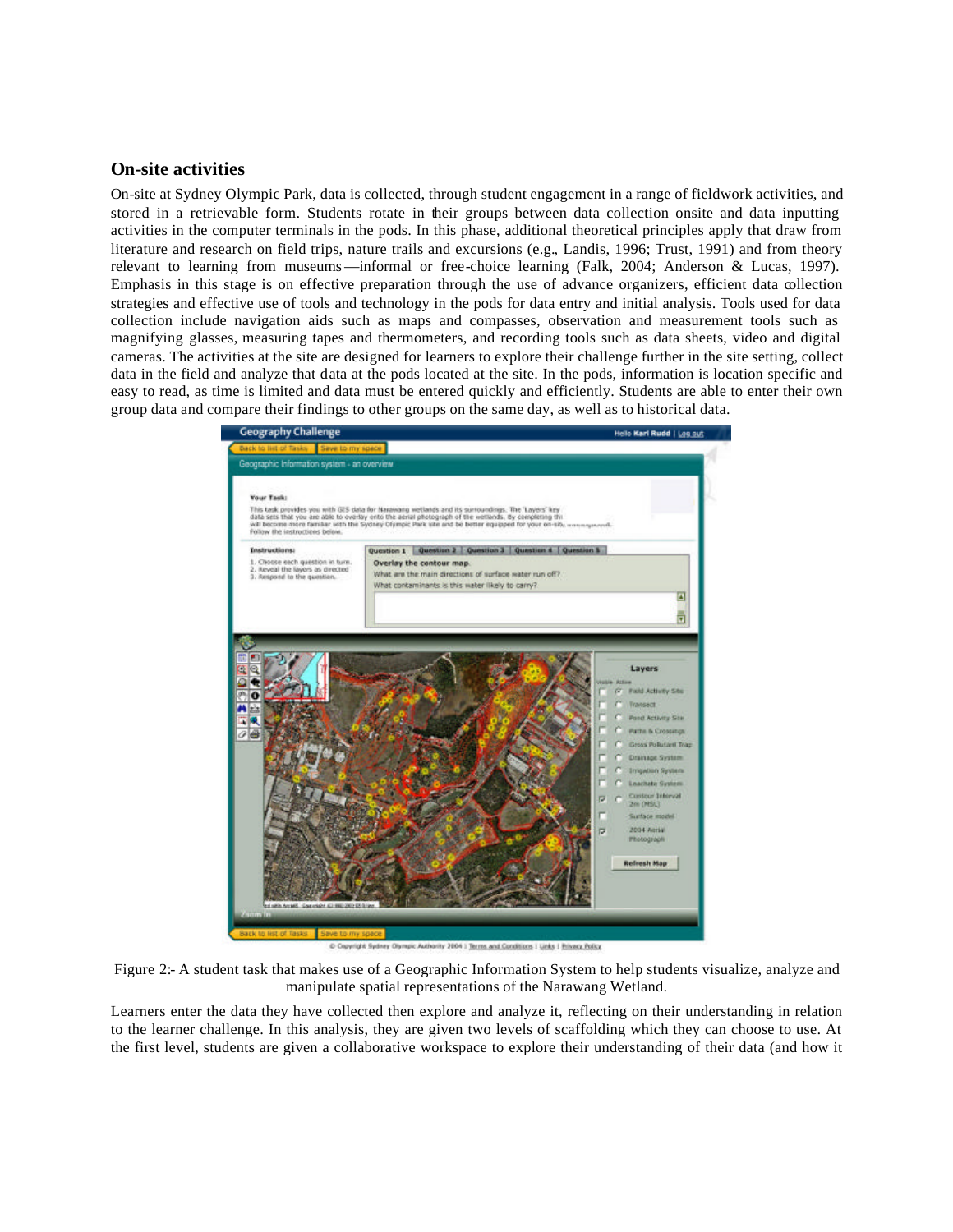relates to the data of other groups at the park and to historical data) under three broad headings: *Analysis/comment, Theme focus, and Summary*. At the next level, questions are provided to prompt their thinking, such as: 'One solution for reducing mosquitoes in the Narawang Wetlands is to use chemical sprays. How do you think different interest groups would see this approach?' If they so choose, students can access further prompt questions such as 'How do you think local residents would react? Do you think they would be pleased that something was being done or do you think they might object to spraying potentially dangerous chemicals near their homes and schools? What about regular visitors to the park? What about ecologists and environmentalists?'

The product from this stage is data and preliminary analysis of that data in a form that is retrievable from the Sydney Olympic Park website via the home school location. The data entered at the technology pods is saved to a server, and is then available to students on return to school to continue with the completion of their research plan and report. At this point the data collected by each group is shared across all groups while the analysis and group comment is accessible only by that group. In respect to the curriculum content, this initial prototype is focused on geography and in this context the students treat the data they have collected as a primary source of data, while the data collected by other groups is considered to be secondary data.

## **Post-excursion tasks**

The post-excursion tasks focus on completion of the research action plan by guiding students to further analyze their data, draw conclusions and make recommendations. In these stages, students collaboratively work towards the creation of a polished product, such as a report, a video or a presentation, to present their findings and recommendations. Tools used in this stage include research analysis tools such as spreadsheets, word processors, and calculators, and presentation tools such as Powerpoint, web authoring tools and video-editing software. The product of the final stage is the culmination of the entire challenge.

## **Formative evaluation of the Geography Challenge**

A formative evaluation of the website component of the excursion challenge has been conducted with two sample groups of Year 10 Geography students (17 in total) who volunteered for the study*.* Additionally two of their teachers, who also gave advise to the design team on activities and curriculum issues, were interviewed. The purpose of formative evaluation according to Reeves and Hedberg (2003) is to gather information 'to guide decisions about creating, debugging, and enhancing an interactive learning system at various stages of its development' (p. 60). Accordingly, the formative evaluation was designed to inform decisions on the future development and refinement of the learning environment. In particular, the study was designed to investigate:

- Whether the intended benefits of the overall approach were realised.
- Whether the activities need to be adapted or redesigned for the target group.
- Whether the interface and individual screens should be adapted or redesigned.
- Whether the underlying pedagogy is instantiated in the learning environment.

The formative evaluation was effectively limited to student's impressions of the excursion challenge and tasks, as the evaluation took place over 90 minutes, while the excursion program in its entirety would normally be conducted over a period of several weeks. Nevertheless, students were able to immerse themselves in the idea of the overall challenge and attempt many of the interactive tasks. Students completed the activities in pairs, as in the intended collaborative groupings of the fully implemented challenge, and they were able to share their ideas as they worked through the problem. Again for the two teachers interviewed the formative evaluation is limited to their impressions of the site, but the teachers also observed their students working on the site and were also involved in advising the project design team on tasks that may be used, links to state curricula and the use of the Geography Research Action Plan.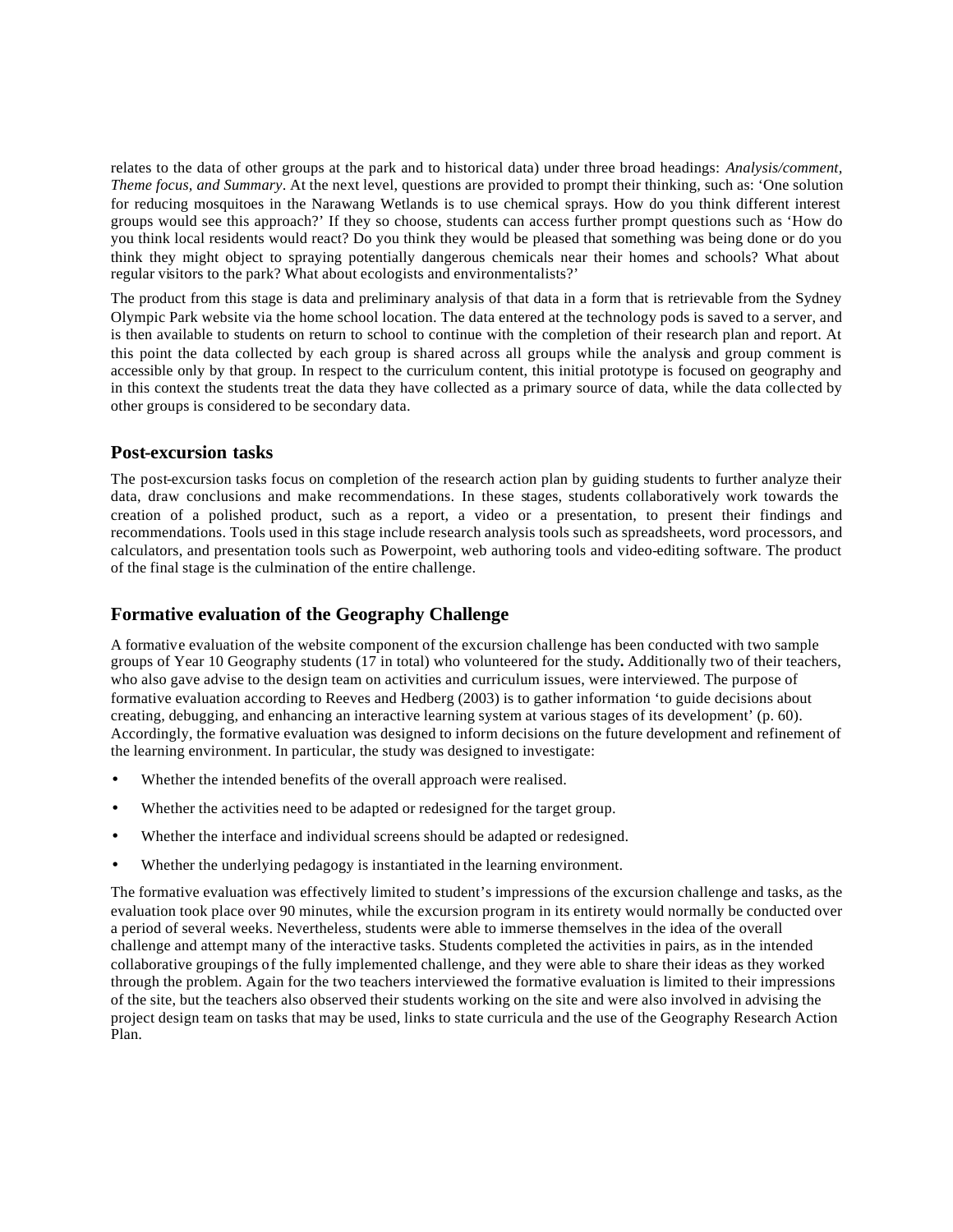As students worked they were asked to note down specific usability issues, and for the last 20 minutes of the session, they were asked to participate in group interviews. There were three major themes explored in these focus groups: the overall appearance and appeal of the site, usability issues, and the nature and ext ent of collaboration. The same issues were explored with the students' teachers.

An analysis of transcripts of interviews revealed that students generally perceived value in the authentic nature of the challenge. For example, one student reported: 'It's pretty helpful that this is for real … you had to do it … for real'. The authentic nature of the task reflected the situated learning theory that guided the design of the environment, giving some indication that the excursion program instantiates the underlying theory of the program.

Some students reported initially being uncertain as to how to proceed with the challenge, and requested that more explicit and direct instructions be given on exactly what needed to be done. The environment has been designed as a complex and realistic one, where students are required to propose the steps required to solve the problem, rather than be given step-by-step instructions. Again this response indicates that by failing to provide such direct instructions, the environment is true to its theoretical foundations. The teachers supported the student views arguing that they believed the navigation was well structured and easy to use and that there was an appropriate balance of instruction and a need for students to explore the site beyond this instruction. The teachers in particular noted that the implementation of the Research Action Plan from the Geography syllabus would "…make it easier for students to understand." what is seen by teachers as a difficult concept.

The study revealed many practical issues that will improve the usability of the program and undoubtedly increase its appeal to the target group when implemented.

The collaborative nature of the environment was generally one that was valued by the participants, both within and between groups as well as by the teachers. The joint decision-making and reflection on the tasks appeared to assist students with the complex nature of the challenge. As one student pointed out: 'You got to talk it out. Each had different ideas and you had to think about the consequences of that idea'.

Such valuable feedback will inform refinements to the website, and provide some confirmation that the underlying pedagogical theory is realized within the challenge, and that the collaborative approach is positive and effective within this context.

## **Conclusion**

The learning activities and interactions designed for this project are being constructed within the framework of the New South Wales, Australia, school curriculum and the educational philosophy and pedagogical description of the educational setting at Sydney Olympic Park. However, the project also draws on recent research and theory that informs design in relation to how people learn in different educational contexts and settings. The range of contexts presented in an onsite visit, embedded within extensive pre-and post- visit tasks, provides a significant design challenge. Situated cognition, as a general theory of knowledge acquisition, has particular relevance to this development where the 'learning challenges' are presented as a function of the activity, context and culture in which they occur. Collaborative endeavour is a crucial aspect of this situated approach, not only in its own right, but also as a vehicle for many other important aspects of the model, such as articulation and reflection. Students in collaborative groups are better able to articulate and reflect on their growing understanding of complex problems, than individuals who silently explore the same problems from a single perspective.

#### **References**

Anderson, D., & Lucas, K.B. (1997). The effectiveness of orienting students to the physical features of a science museum prior to visitation. *Research in Science Education, 27*(4), 485-494.

Bransford, J.D. & Stein, B.S. (1992). *The IDEAL problem solver*. New York: W.H. Freeman & Co.